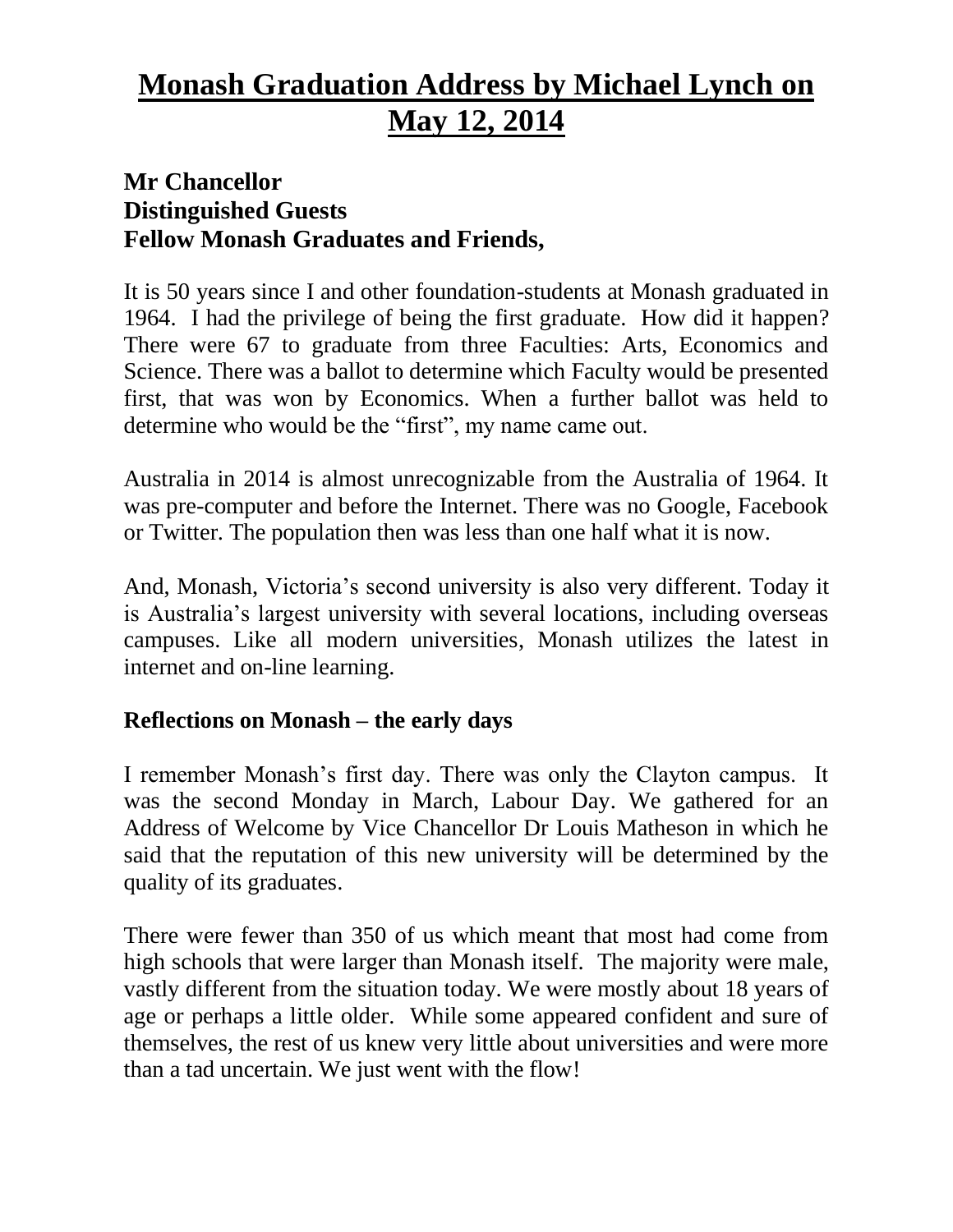From the beginning I felt Monash had an air of 'quiet excitement' – academics and students were aware that, together, they were part of a new enterprise. There was a spirit of friendliness throughout the campus.

It was nicknamed "The Farm" – perhaps because it had been established on a site that was formerly a market garden. We were especially reminded of this on wet days as we avoided puddles (a decision had been made to delay the laying of paths until a pedestrian traffic flow was established!)

Travelling to Monash at Clayton was a challenge for some. Not many students had cars and distances made bikes a poor second choice. Those of us who relied on public transport were happy to be offered a lift home by members of staff. I remember it was in just the second week of term that Professor Rufus Davis, who was teaching me politics, offered me a lift. It was the start of a friendship that endured long after I left Monash.

My lecturers and tutors were mostly male. Ms Bev Downes who taught Statistics was my only female teacher. I felt we had good teachers. They challenged and encouraged us to be self–reliant in the search for knowledge.

By 1963 there was a small group of overseas students at Monash, most of whom, I think, were from Malaysia under the Colombo Plan. They were a welcome presence on campus and the start of a much larger program for students from abroad.

Whilst overseas students may feel that they have gained much from their time here, I have no doubt that Monash has been greatly enriched by their presence.

### **What have I done with my life?**

I have been quite busy over the past 50 years. I have done a number of things. I'm very grateful for the opportunities I have had.

After graduating in Economics and Politics I decided to join the Salesians, a Catholic Congregation of priests and brothers. I was attracted to the Salesians because of the founder Don Bosco and his work for social justice, especially through education and self-help projects for needy youth.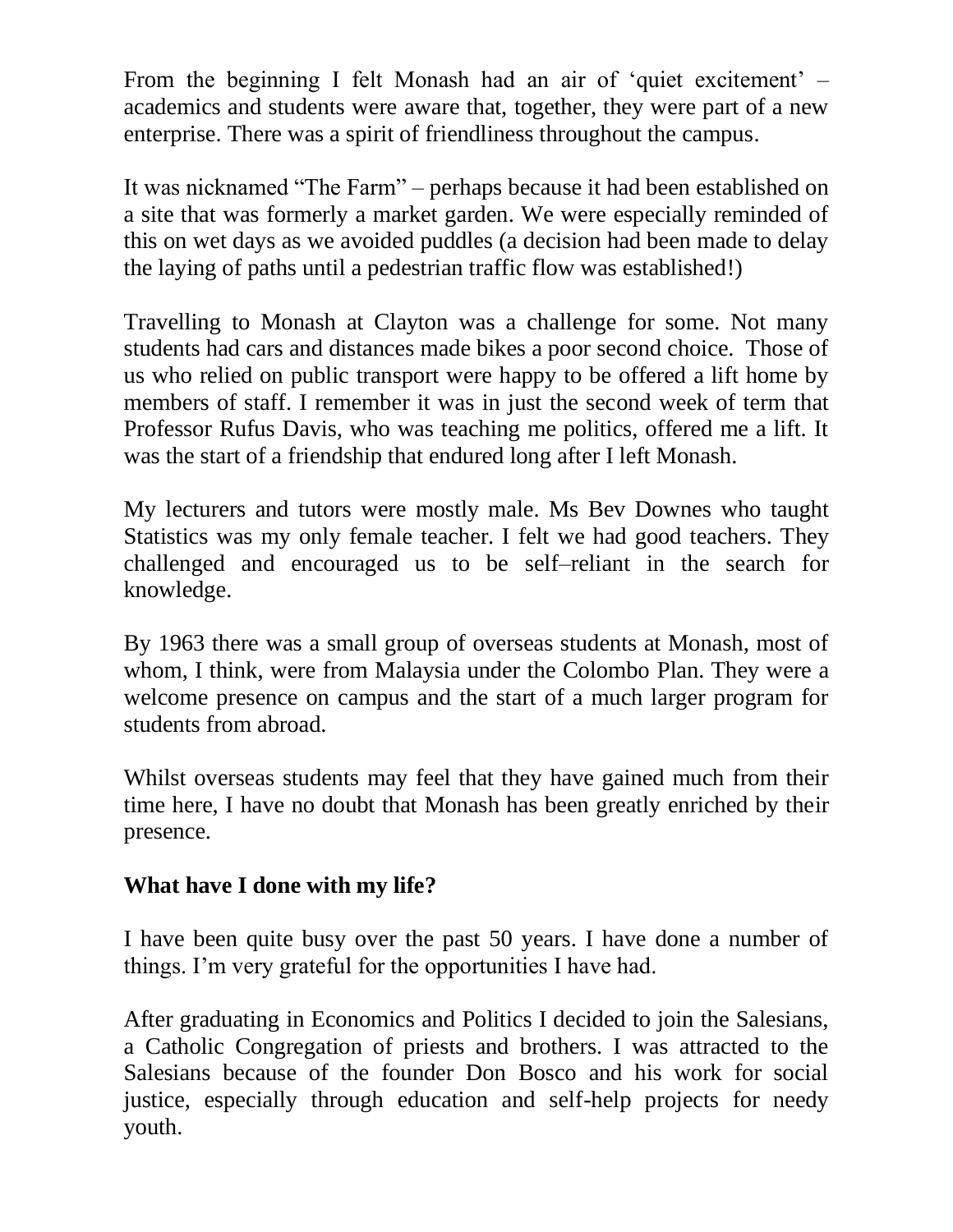In my first year of teaching there was young fellow who followed the same football team as me, Footscray. The team then was struggling but had potential for a better future. I said to the lad one Monday morning, "Well, what happened on Saturday ?" He look at me with wide eyes and said: "WO". I asked what does that mean? He responded "Wasted opportunities."

Wasted opportunities are a chapter in everybody's life. But no opportunity is really wasted if we use it as a means of doing better.

In 1973 I was offered the challenge of being Headmaster of our school in Adelaide. I was not yet 31. I chatted about it to Deputy Vice Chancellor Professor Kevin Westfold. His comment was he thought it would be good for me to get out of whatever comfort zone I had in Melbourne and work in a new environment. I appreciated his support.

While a good deal of my time over the 50 years has been in secondary schools as teacher and Principal, for the past 18 years I have been in charge of Salesian Missions – the overseas aid and development office.

My work is now largely fundraising and supporting development projects in Don Bosco schools and centres mainly in Asian – Pacific countries. During field visits I often meet Monash graduates. It always serves as an easy introduction.

#### **What Monash has meant to me**

I regard it as a great blessing having been at Monash in those early years. Individuals interacted with each other as we looked at and discussed ideas and opinions. The foundation I received at Monash prepared me well for my future work and graduate studies at Harvard. I realize that knowledge of itself does not mean much; rather it is what is done with the knowledge that counts.

Monash was a major influence on my life and development though I have not had much direct association with the university in recent years. However, the friendships have endured.